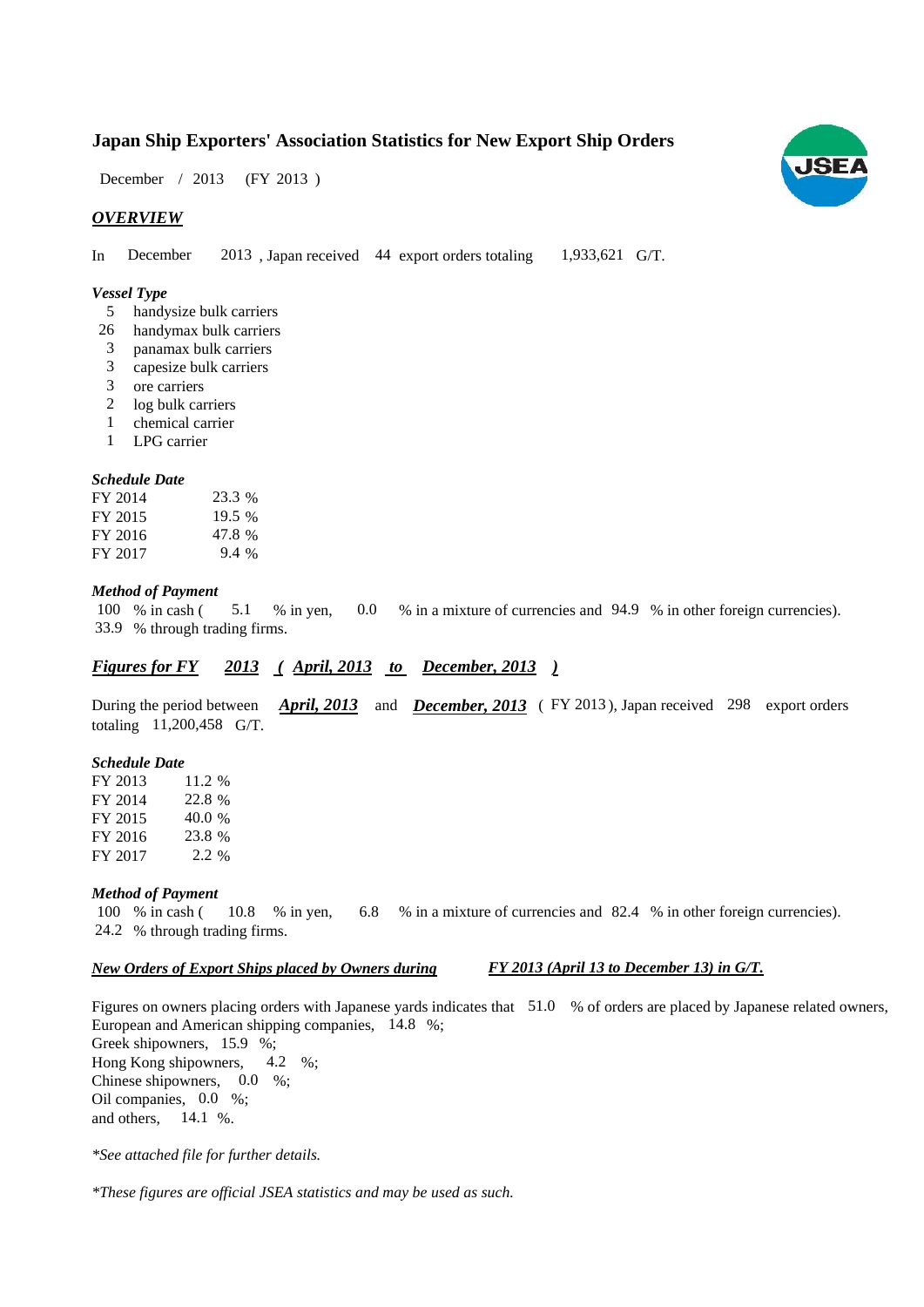## New Export Orders Placed in December 2013 (FY 2013) Based on Fiscal Year

No. G/T No. G/T No. G/T No. G/T No. G/T No. G/T No. G/T No. G/T $\mathrm{G}/\mathrm{T}$ General Cargos ( | 11 | 520,198 | 11 | 267,340 | 5 | 314,280 | 2 | 68,970 | 4 | 34,380 | 0 | 0 | 22 | 684,970 | 26 | 790,570 Bulk Carriers 170 7,515,609 133 4,459,897 26 862,070 23 1,002,200 28 1,043,000 42 1,873,321 252 9,240,488 312 12,550,033 Tankers | 15| 1,338,800|| 9| 635,600| 2| 26,000| 4| 329,400| 4| 166,800| 2| 60,300| 21| 1,218,100|| 21| 1,218,100 Combined Carriers 0 0 0 0 0 0 0 0 0 0 0 0 0 0 0 0Others 0 0 3 56,900 0 0 0 0 0 0 0 0 3 56,900 3 56,900 Total 196 9,374,607 156 5,419,737 33 1,202,350 29 1,400,570 36 1,244,180 44 1,933,621 298 11,200,458 362 14,615,603 FY 2013 / FY2012 (%)  $\begin{vmatrix} * & 116.0 \end{vmatrix}$  209.2 132.3 155.1 135.1 138.1 294.6 187.9 187.9 In CGT 4,239,540 2,814,329 593,481 585,661 620,027 845,652 5,459,150 6,842,183 Description Apr 12 to Mar 13 Apr 13 to August 13 September 2013 October 2013<br>No. 6/T No. 6/T No. 6/T No. 6/T November 2013 December 2013 Apr 13 to Dec 13 Jan 13 to Dec 13

*Figures for shipbuilding orders of 500 G/T and over for export as steel vessels placed with JSEA members are covered.*

\*FY 2012/FY2011

\*\*Calendar Year 2013

JSEA (January 2014)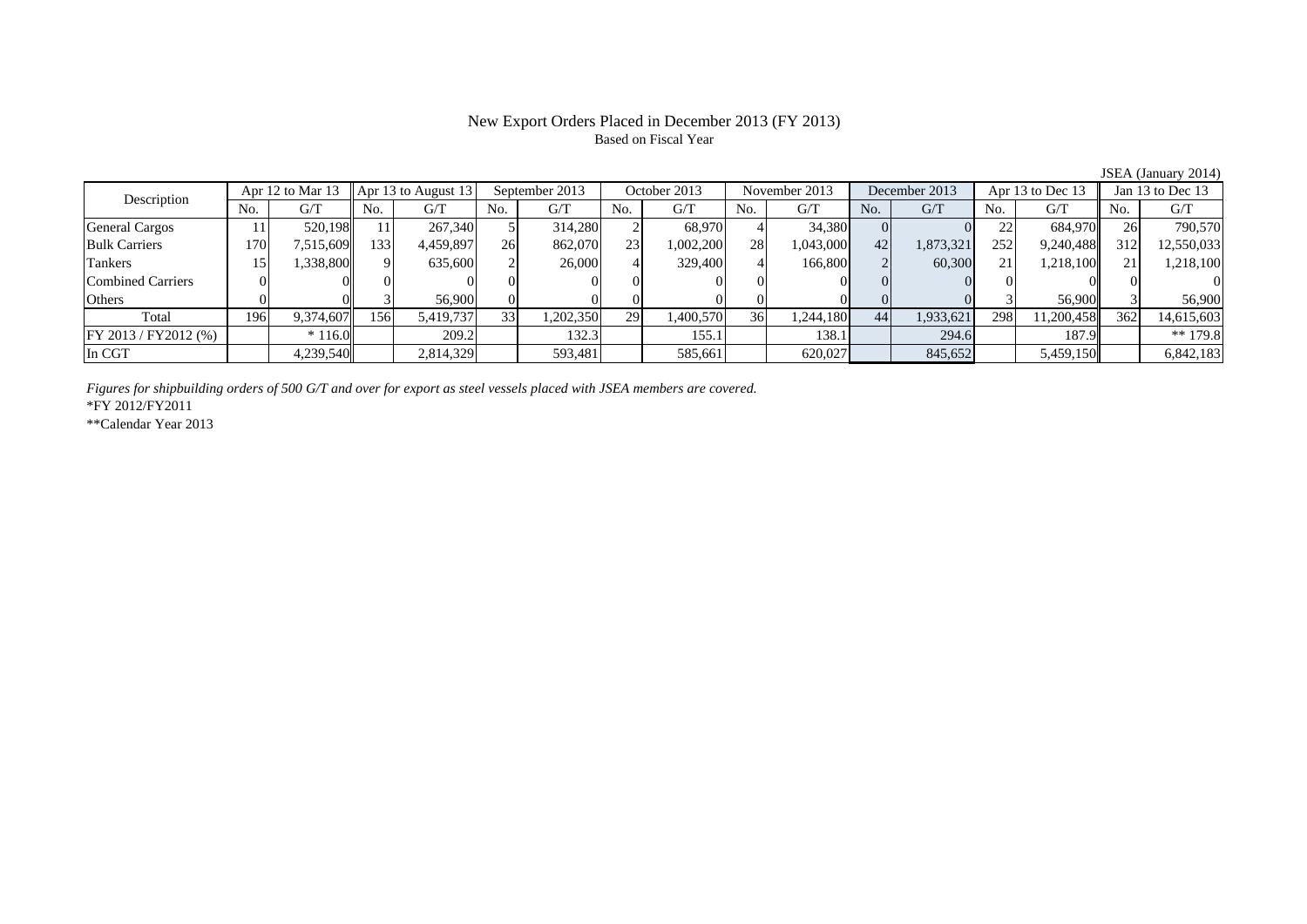## Export Ships Delivered in December 2013 (FY 2013) Based on Fiscal Year

|                          |     | Apr 12 to Mar 13 |     | Apr 13 to Aug $13$ |     | September 2013 |          | October 2013 |                | November 2013 |     | December 2013 |     | Apr 13 to Dec 13 |     | Jan 13 to Dec 13 |  |
|--------------------------|-----|------------------|-----|--------------------|-----|----------------|----------|--------------|----------------|---------------|-----|---------------|-----|------------------|-----|------------------|--|
| Description              | No. | G/T              | No. | G/T                | No. | G/T            | No.      | G/T          | N <sub>0</sub> | G/T           | No. | G/T           | No. | G/T              | No. | G/T              |  |
| <b>General Cargos</b>    | 16  | 0.000,392        |     | 259,757            |     | 81,001         |          | 9.467        |                | 80.517        |     | 68.992        |     | 499,734          |     | 730,716          |  |
| <b>Bulk Carriers</b>     | 285 | 12,153,252       | 97  | 3,959,514          | 21  | 994,090        | 22       | 932,372      | 19             | 941,666       |     | 496,713       | 168 | 7,324,355        | 251 | 11,070,393       |  |
| <b>Tankers</b>           | 28  | 1,724,919        |     | 323,977            |     | 62,881         | $\Omega$ |              |                | 47,000        |     |               |     | 433,858          | 16  | 890,572          |  |
| <b>Combined Carriers</b> |     |                  |     |                    |     |                |          |              |                |               |     |               |     |                  |     |                  |  |
| Others                   |     |                  |     | 20.637             |     |                |          |              |                |               |     |               |     | 20.637           |     | 20.637           |  |
| Total                    | 329 | 14,878,563       | 107 | 4,563,885          | 26  | 1,137,972      | 23       | 941,839      | 22             | 1,069,183     | 11  | 565,705       | 189 | 8,278,584        | 286 | 12,712,318       |  |
| $FY 2013 / FY 2012$ (%)  |     | $*93.4$          |     | 64.9               |     | 95.6           |          | 96.3         |                | 175.1         |     | 88.7          |     | 79.3             |     | $** 84.5$        |  |
| In CGT                   |     | 6,594,256        |     | 2,023,120          |     | 499.441        |          | 417.920      |                | 461,587       |     | 241,719       |     | 3,643,787        |     | 5,593,338        |  |

*Deliveries of new shipbuilding orders of 500 G/T and over for export as steel vessels placed with JSEA members are covered.*

\*FY 2012/FY2011

\*\*Calendar Year 2013

JSEA (January 2014)